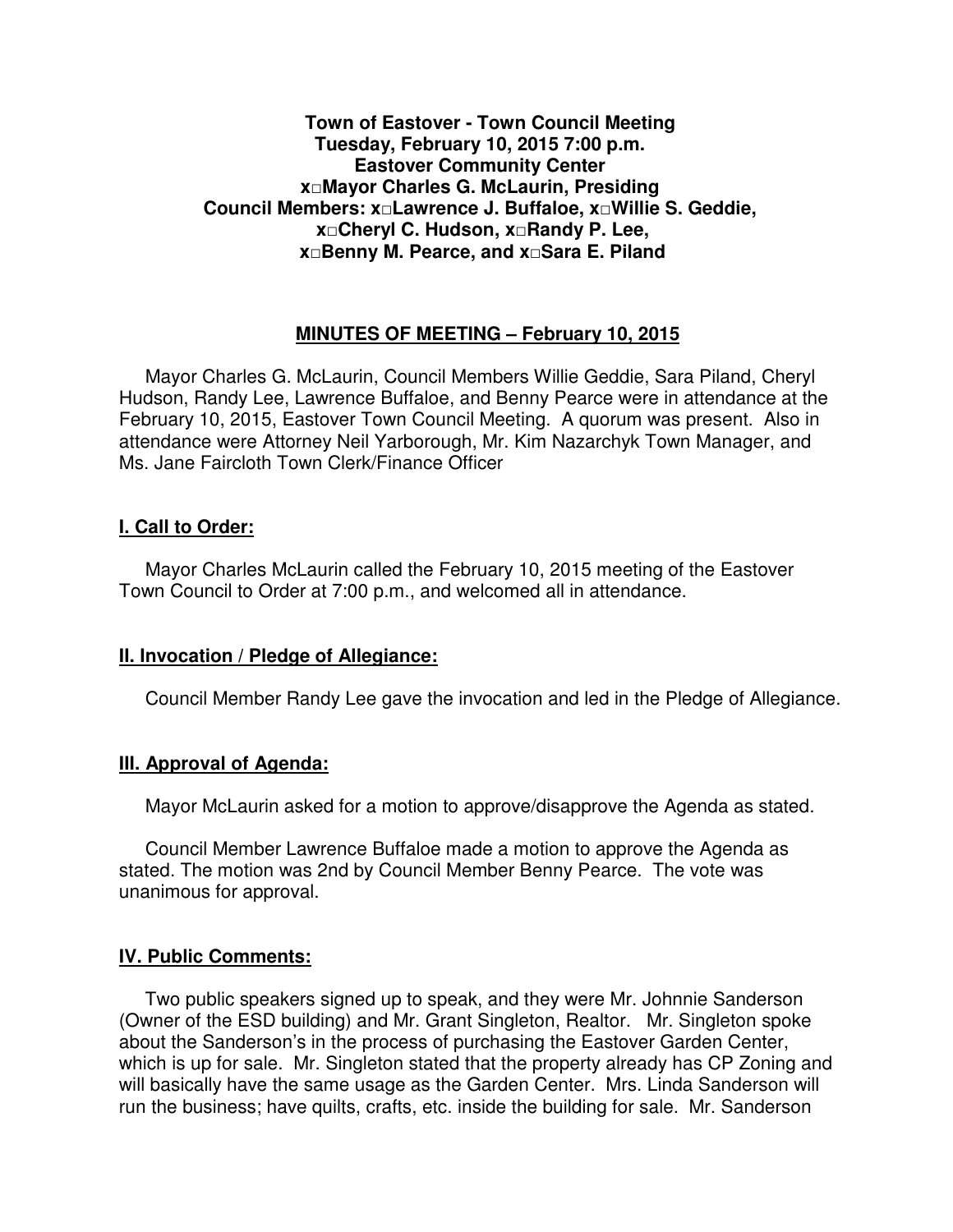stated that they may have mulch, etc. at the store. He is not sure if Mrs. Sanderson will have flowers for sale. Mr. Singleton stated that they are just giving a heads up to the Council, as to what will be moving into the vacant property and keeping them aware. Mr. Sanderson also stated that the Eastover Sanitary District just renewed their lease. The Council stated they appreciated the update.

# **V. Consent Agenda:**

 Mayor McLaurin asked for a motion to approve/disapprove the Consent Agenda as stated.

 Council Member Cheryl Hudson made a motion to approve the Consent Agenda as so stated. The motion was 2<sup>nd</sup> by Council Member Randy Lee. The vote was unanimous for approval.

### **VI. Discussion Agenda:**

### **Agenda Item #1:**

# **Briefing by Ms. Dee Taylor and Ms. Sylvia McLean, Director of Cumberland County Community Development.**

 Ms. McLean and Ms. Taylor briefed the Council on Cumberland County's Community Development Program. Ms. McLean stated that during the next five years, Cumberland County will receive grant funds from the U.S. Department of Housing and Urban Development (HUD). Every five years, Cumberland County Community Development (CCCD) prepares a Consolidated Plan (5-year strategic plan) that outlines the needs in the community and how the County proposes to address those needs with the funding provided by HUD.

 Ms. Taylor stated that they have distributed surveys and hope they get people to fill the survey out, and they are returned to them. By voicing your opinion on this survey, CCCD will be able to better serve your community. She stated that they want the survey's returned to them to access the needs of our citizens. Ms. Taylor stated that HUD funds have helped many of our citizens in past years. Most of the people helped are below the 8% Income level.

The Council thanked Ms. Taylor and Ms. McLean for their informative information.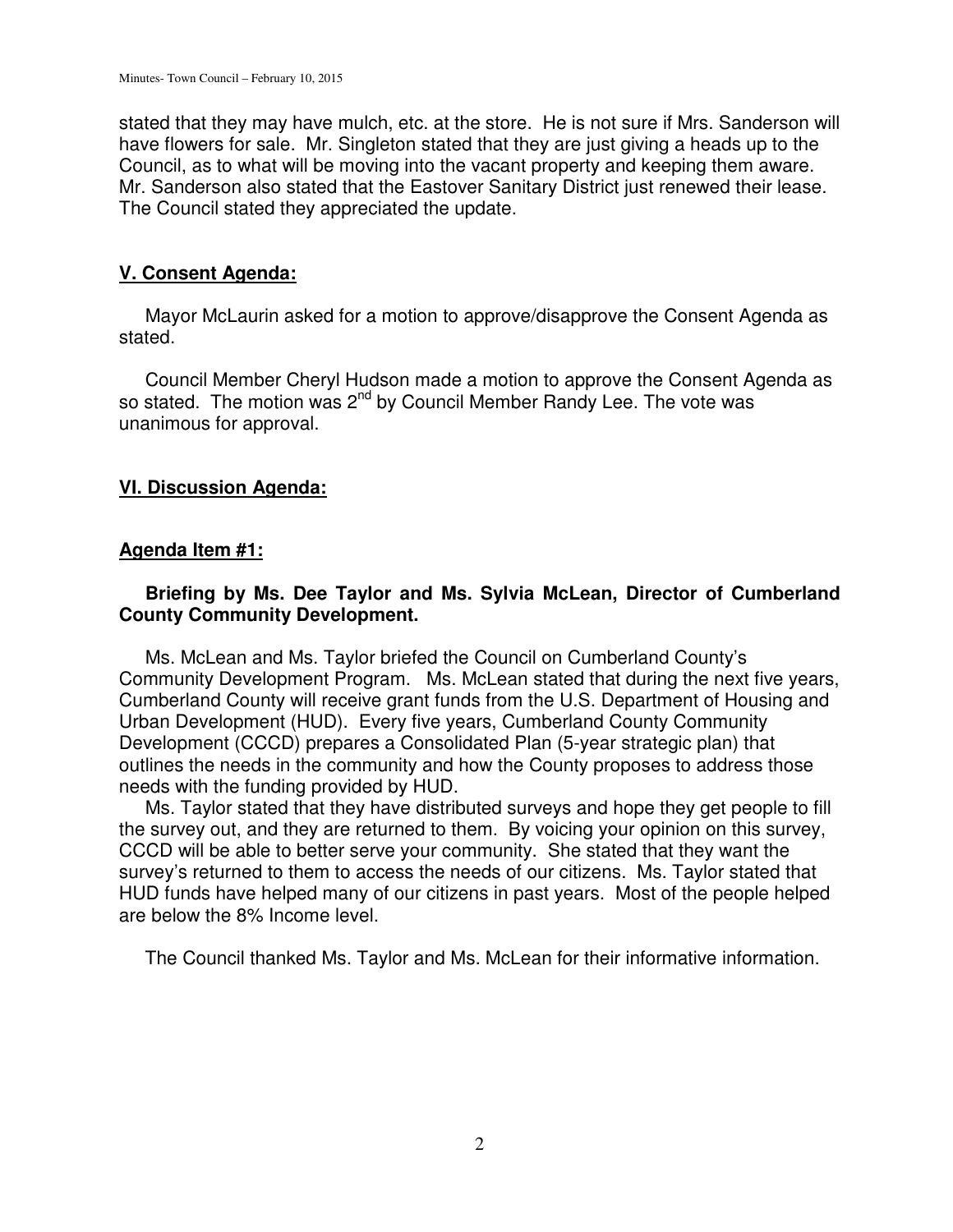# **Agenda Item #2:**

### **Briefing by Mr. Chris Frank, Architect for LSV Partnership.**

 Architect Chris Frank addressed the Council regarding the New Town Hall design. Since the Council last met with him in July, 2014, he recapped the steps and progress made to date. Mr. Frank also provided a timeline for the various stages of the process. Due to longer than anticipated time for United States Department of Agriculture (USDA) loan approval, Mr. Franks predicted that actual construction would begin in February of 2016, and completion in December of that year. This is a very conservative estimate, and could flow much quicker depending on review time needed by USDA at the different stages. The USDA loan application process began in July of 2014, and a formal response is expected any day.

# **Agenda Item #3:**

### **Discussion on Board of Adjustment Meetings.**

 Mayor McLaurin asked for a motion to approve setting a quarterly schedule for the Board of Adjustment Meetings and to have Randy Lee sworn in to replace Donald Hudson on the Board of Adjustment (BOA); to elect a Co-Chairman for the Board of Adjustment; and to also approve the minutes from the last Board of Adjustment meeting which was held on August 6, 2013.

 The Council agreed that the next Board of Adjustment Meeting will meet at 6:30 p.m. on March 10, 2015 prior to the Town Council Meeting at 7:00 p.m.

 Mayor McLaurin asked for a motion to approve a meeting schedule for the Board of Adjustment.

 Council Member Sara Piland made a motion to approve a regularly scheduled meeting for the Board of Adjustment to meet quarterly; to have sworn in Mr. Randy Lee as a member of the BOA, to replace Mr. Donald Hudson; to elect a Co-Chairman for the Board of Adjustment, swear in the new Co-Chairman; and to approve the Minutes from the last BOA. The motion was  $2^{nd}$  by Council Member Cheryl Hudson. The vote was unanimous for approval.

### **Agenda Item #4:**

### **Briefing by Mr. Kim Nazarchyk on the replacement of the fence at the Eastover Community Center.**

 Mr. Nazarchyk briefed the Council on concrete fences. He stated that the tinsel strength has not been tested, but it is 4000 PSI. Mr. Nazarchyk stated that the fence does not come in different colors. It comes in a natural sunlight color. The Council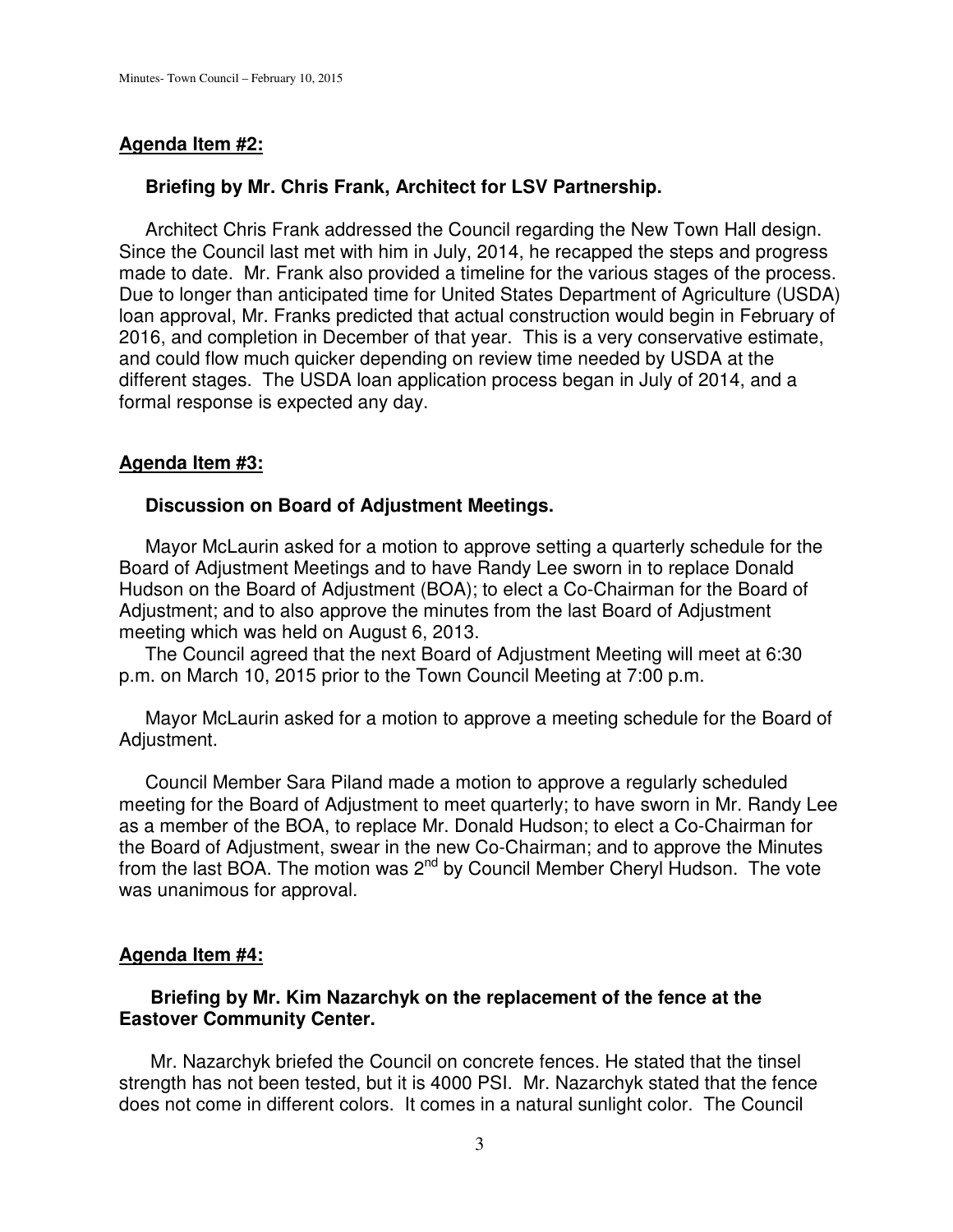stated they would like to see the fence; perhaps they could get a sample post, so they can see it for themselves. Council Member Sara Piland stated that she would drive to Dunn and see the fence. She stated that she still prefers the wrought iron fence. Mr. Nazarchyk stated that he will get better pictures of the fence and try to get a sample of the fence.

 No further discussion was made concerning the fence, and Council decided to Table the item until the next meeting.

# **Agenda Item #5:**

### **Briefing on the Eastover Ball Park Association.**

 Mr. Nazarchyk briefed the Council concerning the Eastover Ball Park Association. He stated that they have agreed to the contract. He stated that the County will require that all land, which includes the new land to be purchased, be put together. Mr. Nazarchyk stated that the cemetery will be removed from purchase.

 Mayor McLaurin asked for a motion to approve the contract and to proceed with the land purchase.

 Council Member Lawrence Buffaloe made a motion to approve the contract and to move forward with the land purchase. Council Member Sara Piland  $2^{nd}$  the motion. The motion was unanimously approved.

### **VII. RECEIVE MAYOR'S UPDATE.**

Mayor McLaurin stated that the Eastover Fire Department needs 57 additional fire hydrants to get the 4 rating. He stated that Danny Matthews was hoping that the Eastover Sanitary District, The Town of Eastover and the Eastover Fire Department could help get funding for at least 32 of these fire hydrants, over the next eight years.

 Mayor McLaurin stated that the Community Watch Meeting (CWM) was held February 9, 2015 at the Eastover Community Center. He stated that they have a prospect for a Chairman of the CWM. He said the meeting was good last evening.

 Mayor McLaurin stated that there was a Heritage Day meeting to be held Thursday night.

### **VIII. RECEIVE TOWN COUNCIL UPDATE.**

 Council Member Sara Piland introduced Ms. Mandy Lockamy a former teacher at Cape Fear High School. Ms. Lockamy spoke briefly to the Council and stated that she has Multiple Sclerosis, and has had to learn to speak and walk all over again. She stated that March 2 through 8<sup>th</sup> is Multiple Sclerosis Awareness Week. Council Member Piland also stated that our own Council Member Willie Geddie has a 19 year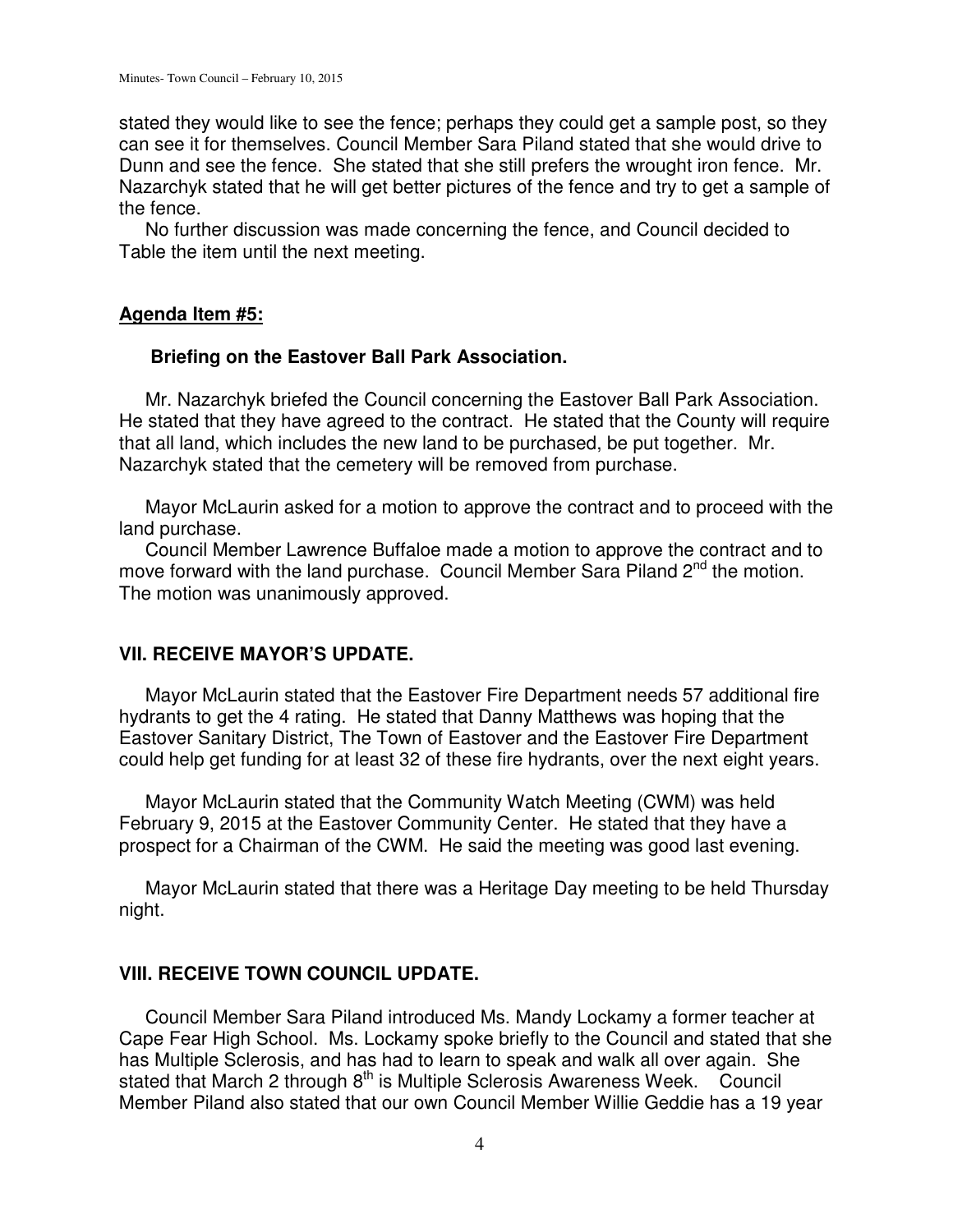old daughter with Multiple Sclerosis. Council Member Geddie stated that this is such a terrible affliction. We should all do everything we can to help this foundation. A "MS Walk" will be held in the Sandhills (Fayetteville, NC) on April 19, 2015. Register or volunteer at walk@nct.nmss.org or phone 1.800.344.4867.

 Mr. Nazarchyk stated that he has prepared a Proclamation from the Town of Eastover proclaiming March 2-8<sup>th</sup> as "Multiple Sclerosis Awareness Week". The Mayor will sign this Proclamation, and a copy will be mailed to the MS Foundation.

 Mayor McLaurin asked for a motion to accept the Proclamation for "Multiple Sclerosis Awareness Week".

 Council Member Cheryl Hudson Made a motion to accept the Proclamation. The motion was 2<sup>nd</sup> by Council Member Randy Lee. The motion was approved unanimously.

 Council Member Sara Piland stated that she would like to have our Deputy Sheriff patrol the Walking Trail at the Eastover Ball Park at certain times of the day. She stated that several women have told her they are afraid to walk the trail, as it is so isolated.

### **IX. RECEIVE TOWN MANAGER'S UPDATE.**

 Mr. Nazarchyk stated that he had spoken with Mr. Trey Williams from the Eastover Ball Park Association on February 9, 2015. The Eastover Ball Park Association agreed with the contract between the Town of Eastover and the Ball Park Association. Mr. Nazarchyk stated that the County will require that all land be put together. He stated that the cemetery will be removed from the purchase of the land.

 Council Member Lawrence Buffaloe made a motion to approve the contract and to then move to purchase the land. The motion was  $2<sup>nd</sup>$  by Council Member Sara Piland. The vote was unanimous for approval.

 Mr. Nazarchyk stated that closing of a portion of Willowbrae Avenue in the Lexington Subdivision will be published in the Fayetteville Observer four times, prior to the Public Hearing on closing the unpaved portion of the street. He stated that the Town has received two checks in the amount of \$500 each, totaling \$1000 from the two homeowners involved in this property. The funds are to be placed in an Escrow Account, and will be used for payment of the Public Hearing notices and any other expenses related to this street closure. The Council decided to vote on the street closure. Attorney Yarborough stated that they must show the intent to close a portion of the street.

 Council Member Benny Pearce made a motion of the Town of Eastover's intent to close a portion of Willowbrae Avenue in the Lexington Subdivision. The motion was 2<sup>nd</sup> by Council Member Lawrence Buffaloe. The vote was unanimous for approval.